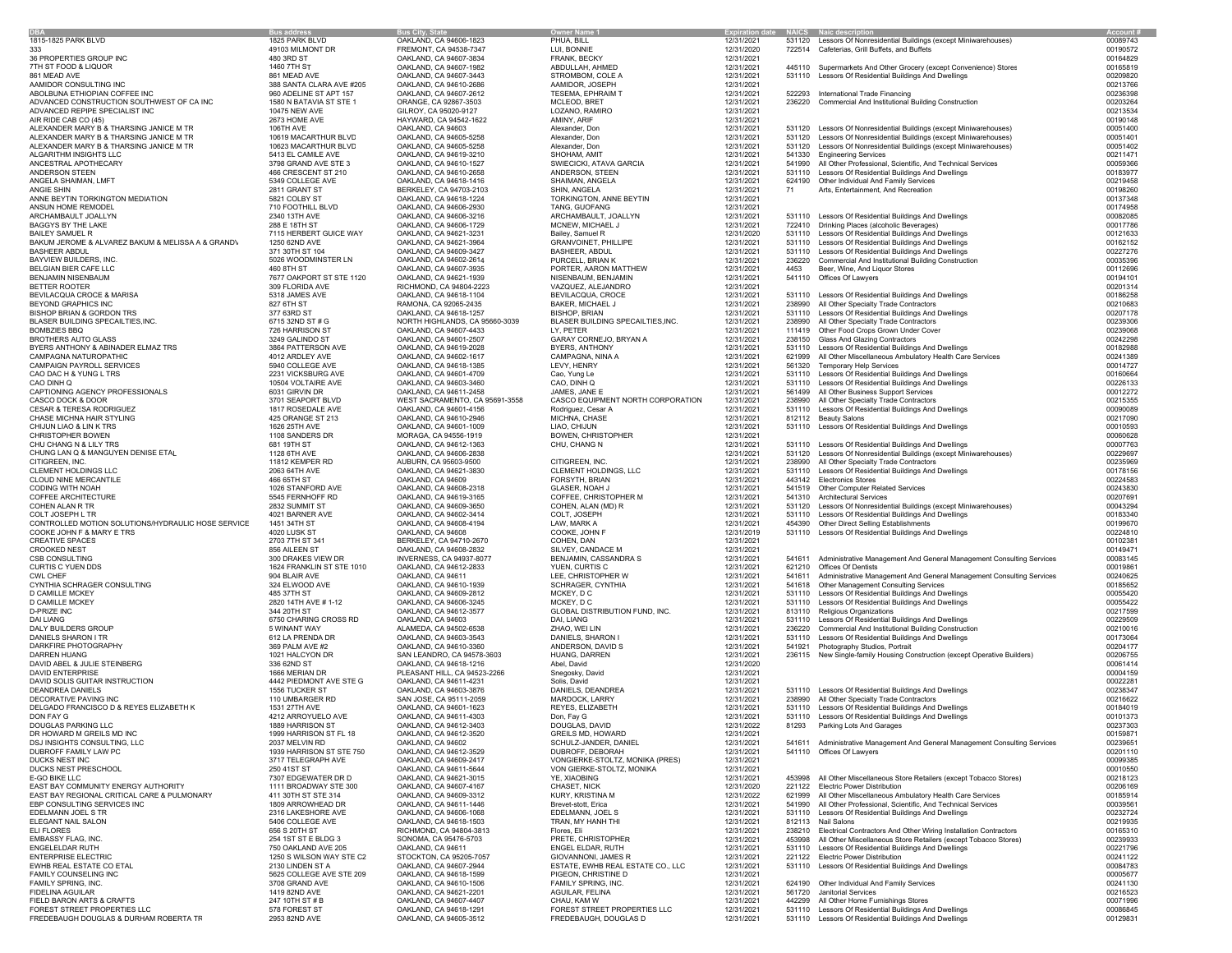| <b>FREE WIRELESS</b>                  | 801 FRANKLIN ST STE A2        | OAKLAND, CA 94607-6505                           | MAI, SIYUAN                                      | 12/31/2021               |        | 453998 All Other Miscellaneous Store Retailers (except Tobacco Stores)                                 | 0020885  |
|---------------------------------------|-------------------------------|--------------------------------------------------|--------------------------------------------------|--------------------------|--------|--------------------------------------------------------------------------------------------------------|----------|
| FUR KIDS PET SERVICES                 | 847 VERMONT ST APT 302        | OAKLAND, CA 94610-2106                           | STOVALL, SARAH                                   | 12/31/2021               |        |                                                                                                        | 00176038 |
| GAETJENS MARY A & WINANS PAUL T       | 1507 CHESTNUT ST              | OAKLAND, CA 94607-2813                           | MARY, GAETJENS                                   | 12/31/2021               |        | 531110 Lessors Of Residential Buildings And Dwellings                                                  | 00133423 |
| <b>GAGE CONSTRUCTION</b>              | 1211 48TH AVE                 | SAN FRANCISCO, CA 94122-1001                     | GAGE, JOSHUA                                     | 12/31/2021               |        | 236220 Commercial And Institutional Building Construction                                              | 00204577 |
| <b>GALE BATGAILLE, MSW</b>            | 7170 SARONI DR                | OAKLAND, CA 94611-1421                           | <b>BATAILLE, GALE G</b>                          | 12/31/2021               |        |                                                                                                        | 00113024 |
| <b>GARCIA PRODUCE</b>                 | 4559 INTERNATIONAL BLVD       | OAKLAND, CA 94601-4506                           | GARCIA, HOMERO U                                 | 12/31/2021               |        |                                                                                                        | 00196997 |
| <b>GARDNER &amp; LEWIS LLP</b>        | 1939 HARRISON ST STE 210      | OAKLAND, CA 94612-4713                           | GARDNER, MICHAEL A                               | 12/31/2021               |        |                                                                                                        | 00191591 |
| GEORDIE CONSULTING COMPANY INC        | 3804 LA CRESTA AVE            | OAKLAND, CA 94602-1727                           | HEPPLE, ALAN W                                   | 12/31/2021               |        | 541611 Administrative Management And General Management Consulting Services                            | 00071161 |
| GERALD J. SMITH, HOUSEHOLD EMPLOYER   | 2215 MANZANITA DR             | OAKLAND, CA 94611-1135                           | SMITH, GERALD J                                  | 12/31/2021               | 624410 | Child Day Care Services                                                                                | 00231139 |
| GIDEL & KOAL CONSTRUCTION CO INC      | 574 DIVISION ST               | CAMPBELL, CA 95008-6906                          | GIDEL, LANCE                                     | 12/31/2021               | 236220 | Commercial And Institutional Building Construction                                                     | 00210596 |
| GILLETTE MELVYN L TR                  | 507 WICKSON AVE               | OAKLAND, CA 94610-2762                           | GILLETTE, MELVYN L                               | 12/31/2021               |        | 531110 Lessors Of Residential Buildings And Dwellings                                                  | 00219280 |
| GM CONSTRUCTION & DEVELOPERS INC      | 6337 32ND ST                  | NORTH HIGHLANDS, CA 95660-4204                   | MEDLEY, STEVE                                    | 12/31/2021               |        |                                                                                                        | 00188592 |
| GOSSETT CODY & KATHERINE E            | 825 41ST ST                   | OAKLAND, CA 94608                                | GOSSETT, CODY D                                  | 12/31/2021               |        | 531110 Lessors Of Residential Buildings And Dwellings                                                  | 00229290 |
| <b>GRADETECH INC</b>                  | 10250 CROW CANYON RD          | CASTRO VALLEY, CA 94552-9501                     | <b>GRADETECH INC</b>                             | 12/31/2021               | 236220 | Commercial And Institutional Building Construction                                                     | 00244222 |
| GUADALUPE D. PACHECO                  | 3501 GRAND AVE                | OAKLAND, CA 94610-2011                           | PACHECO, GUADALUPE D                             | 12/31/2021               | 624190 | Other Individual And Family Services                                                                   | 00236889 |
| <b>GUGA COFFEE</b>                    | 4800 DAISY ST UNIT 4          | OAKLAND, CA 94619-2848                           | GUGA, SISAY                                      | 12/31/2021               | 424490 | Other Grocery And Related Products Merchant Wholesalers                                                | 00229288 |
|                                       |                               |                                                  |                                                  |                          |        |                                                                                                        |          |
| HALBERT LOTTIE C & BRANAGH DAVID D TR | 2757 FOOTHILL BLVD            | OAKLAND, CA 94601-1717                           | Branagh, David D<br>17TH STREET LP, USL2 OAKLAND | 12/31/2021               | 531120 | Lessors Of Nonresidential Buildings (except Miniwarehouses)                                            | 00102400 |
| <b>HALCYON</b>                        | 1817 ALICE ST                 | OAKLAND, CA 94612                                |                                                  | 12/31/2021               | 531110 | Lessors Of Residential Buildings And Dwellings                                                         | 00217377 |
| HARRISON ENGINEERING INC              | 1987 BONIFACIO ST             | CONCORD, CA 94520-2189                           | HARRISON, RANDELL                                | 12/31/2021               | 541330 | <b>Engineering Services</b>                                                                            | 00202516 |
| <b>HIXSON &amp; ASSOCIATES</b>        | 389 BELLEVUE AVE              | OAKLAND, CA 94610-3433                           | HIXSON, STEVEN R                                 | 12/31/2021               | 541611 | Administrative Management And General Management Consulting Services                                   | 00086480 |
| ho kwun k                             | 3316 VIOLA ST                 | OAKLAND, CA 94619-1227                           | HO, KWUN K                                       | 12/31/2021               | 53111  | Lessors Of Residential Buildings And Dwellings                                                         | 00200092 |
| HOLLY BOLLY EYEBROWS THREADING        | 4170 PIEDMONT AVE STE C/D     | OAKLAND, CA 94611-5173                           | KHANAL ADHIKARI, GANGA                           | 12/31/2021               |        |                                                                                                        | 00217252 |
| HOLLY HOFFMAN, PSYD, PSYCHOTHERAPY    | 248 ATHOL AVE                 | OAKLAND, CA 94606-1322                           | HOFFMAN, HOLLY                                   | 12/31/2022               |        |                                                                                                        | 00238374 |
| HU YU                                 | 1 EMBARCADERO W 350           | OAKLAND, CA 94607-4523                           | HU, YU                                           | 12/31/2015               |        | 531110 Lessors Of Residential Buildings And Dwellings                                                  | 00230109 |
| HUANG CHENG NOODLE HOUSE CO INC       | 734 WEBSTER ST                | OAKLAND, CA 94607-4228                           |                                                  | 12/31/2021               |        |                                                                                                        | 00208356 |
| <b>HUMAN HANDS</b>                    | 986 61ST ST                   | OAKLAND, CA 94608                                | SOTELO, NORLIZA S                                | 12/31/2021               |        | 531110 Lessors Of Residential Buildings And Dwellings                                                  | 00226581 |
| HUSSAIN ASJED S                       | 1522 27TH AVE                 | OAKLAND, CA 94601-1624                           | HUSSAIN, ASJED                                   | 12/31/2021               | 531110 | Lessors Of Residential Buildings And Dwellings                                                         | 00200766 |
| ICM MECHANICAL, INC.                  | 3280 LARIAT DR                | CAMERON PARK, CA 95682-9635                      | ICM MECHANICAL, INC.                             | 12/31/2021               | 238220 | Plumbing, Heating, And Air-conditioning Contractors                                                    | 00222245 |
| <b>IGVENDING</b>                      | 3838 TURQUOISE WAY #501       | OAKLAND, CA 94609-2871                           | WRIGHT, MIRACLE M                                | 12/31/2021               | 454210 | Vending Machine Operators                                                                              | 00241898 |
| IMCD US, LLC                          | 2135 FREDERICK ST             | OAKLAND, CA 94606-5317                           | MILLER, VLAD                                     | 12/31/2021               | 424690 | Other Chemical And Allied Products Merchant Wholesalers                                                | 00220248 |
| INDASPEC                              | 976 S 1ST ST                  | SAN JOSE, CA 95110-3127                          | INDA, DAVID                                      | 12/31/2021               | 238210 | Electrical Contractors And Other Wiring Installation Contractors                                       | 00191364 |
| INTIMATE FRANCE TOURS                 | 1826 WOODHAVEN WAY            | OAKLAND, CA 94611-1237                           | NEVIN, GEORGE R                                  | 12/31/2021               | 812990 | All Other Personal Services                                                                            | 00099285 |
| <b>IZELEGANT</b>                      | 31755 ALVARADO BLVD # 206     | UNION CITY, CA 94587-3957                        | AMENAGHAWON EGUABOR, JULIET                      | 12/31/2021               | 541990 | All Other Professional, Scientific, And Technical Services                                             | 00240738 |
| <b>J&amp;D PROPERTY MANAGEMENT</b>    | 532 43RD ST                   | OAKLAND, CA 94609-2036                           | (DECEASED), JOHN M SNODGRASS                     | 12/31/2021               | 531110 | Lessors Of Residential Buildings And Dwellings                                                         | 00053035 |
|                                       | 41210 LITTLE RIVER AIRPORT RD | LITTLE RIVER, CA 95456-9601                      | BLOCKSOM, JOEL A                                 | 12/31/2021               |        | Commercial And Institutional Building Construction                                                     | 00210699 |
| <b>JA CONSTRUCTION</b>                | 1699 MOROCCO DR               | SAN JOSE, CA 95125-5822                          | DAVIS, JEFF M                                    |                          | 236220 | <b>Electric Power Distribution</b>                                                                     |          |
| <b>JD ELECTRIC</b>                    |                               |                                                  |                                                  | 12/31/2021               | 221122 |                                                                                                        | 00243150 |
| JEEVA JOHN, M.S. CCC-SLP              | 1804 E 38TH ST                | OAKLAND, CA 94602-1720                           | JOHN, JEEVA                                      | 12/31/2021               | 541611 | Administrative Management And General Management Consulting Services                                   | 00200016 |
| JEFFERY D TROWBRIDGE, LAW OFFICE OF   | 1901 HARRISON ST 14TH FL      | OAKLAND, CA 94612-3508                           | TROWBRIDGE, JEFFERY D                            | 12/31/2021               | 541110 | Offices Of Lawyers                                                                                     | 00002081 |
| JIMENEZ OSCAR A & MENENDEZ JESICA B   | 10200 VOLTAIRE AVE            | OAKLAND, CA 94603                                | JIMENEZ, OSCAR A                                 | 12/31/2021               | 531110 | Lessors Of Residential Buildings And Dwellings                                                         | 00207964 |
| AMI.                                  | 12025 SKYLINE BLVD            | OAKLAND, CA 94619-2420                           | MA, JENNY                                        | 12/31/2021               |        |                                                                                                        | 00170259 |
| JOHN WAGERS TRUST                     | 5499 CLAREMONT AVE #1         | OAKLAND, CA 94618-1154                           | WAGERS TRUST, JOHN S                             | 12/31/2021               |        | 531110 Lessors Of Residential Buildings And Dwellings                                                  | 00053927 |
| JOHNSON, ROBERTS, & ASSOCIATES INC    | 15251 NATIONAL AVE STE 201    | LOS GATOS, CA 95032-2400                         | ROBERTS, RYAN                                    | 12/31/2021               | 812990 | All Other Personal Services                                                                            | 00015770 |
| JONES SIGN COMPANY, INC.              | 1711 SCHEURING RD             | DE PERE, WI 54115-9414                           | JONES SIGN COMPANY, INC.                         | 12/31/2021               | 339950 | Sign Manufacturing                                                                                     | 00241888 |
| JOSE FREDY MORFIN                     | 5401 COLISEUM WAY             | OAKLAND, CA 94601-5021                           | MORFIN, JOSE F                                   | 12/31/2021               | 454390 | Other Direct Selling Establishments                                                                    | 00239759 |
| JP JANITORIAL                         | 1455 167TH AVE #38            | SAN LEANDRO, CA 94578-2369                       | PADILLA, JAIME                                   | 12/31/2021               | 561720 | Janitorial Services                                                                                    | 00210317 |
| JUANITAS RESTAURANT BREAKFAST & LUNCH | 280 HEGENBERGER RD            | OAKLAND, CA 94621-1479                           | FLORES, BERENICE                                 | 12/31/2021               |        | 722511 Full-Service Restaurants                                                                        | 00204073 |
| JULIANA DAYCARE                       | 479 CLIFTON ST                | OAKLAND, CA 94618-1164                           | WILSON, JULIANA B                                | 12/31/2021               | 624410 | Child Day Care Services                                                                                | 00214603 |
| JUST CITIES INSTITUTE                 | 2101 WEBSTER ST STE 520       | OAKLAND, CA 94612-3011                           | JUST CITIES INSTITUTE                            | 12/31/2021               | 813110 | Religious Organizations                                                                                | 00236473 |
| <b>JUST WORK</b>                      | 3680 WILSHIRE BLVD # 1794     | LOS ANGELES, CA 90010-2707                       | <b>BRYANT, TRIER</b>                             | 12/31/2022               | 561499 | All Other Business Support Services                                                                    | 00238923 |
| K WILSON CO                           | 189 BEACON ST                 | SOUTH SAN FRANCISCO, CA 94080-6921               | Vereign, David                                   | 12/31/2021               | 541990 | All Other Professional, Scientific, And Technical Services                                             | 00012907 |
| KATIE DEAN JEWELRY                    | 438 GRAND AVE 615             | OAKLAND, CA 94612                                | DEAN, KATIE                                      | 12/31/2021               | 448310 | Jewelry Stores                                                                                         | 00211137 |
| <b>KELLY ERIC L TR</b>                | 235 SEQUOYAH VIEW DR          | OAKLAND, CA 94605-4910                           | KELLY, ERIC L                                    | 12/31/2007               | 531110 | Lessors Of Residential Buildings And Dwellings                                                         | 00226942 |
| <b>KEMS INC</b>                       | 1829 6TH AVE                  | OAKLAND, CA 94606-2465                           | MCCAFFREY, BRIAN J                               | 12/31/2021               | 53111  | Lessors Of Residential Buildings And Dwellings                                                         | 00200633 |
| KENNETH W. HEILIG                     | 1518 MOUNTAIN BLVD            | OAKLAND, CA 94611-2106                           | Heilig, Kenneth W                                | 12/31/2021               | 541611 | Administrative Management And General Management Consulting Services                                   | 00114675 |
| <b>KEPT MAN CONSULTING</b>            | 41 CHADBOURNE WAY             | OAKLAND, CA 94619-2301                           | WOLINSKY, JEFFREY                                | 12/31/2021               | 541611 | Administrative Management And General Management Consulting Services                                   | 00145838 |
|                                       | 900 MARKET ST M               |                                                  |                                                  |                          | 713990 |                                                                                                        | 00217565 |
| KIDS PLAY ZONE<br><b>KIM MICHAEL</b>  | 801 FRANKLIN ST               | OAKLAND, CA 94607-3137<br>OAKLAND, CA 94607-4252 | CRENSHAW, KELINDA S<br>KIM, MICHAEL              | 12/31/2021<br>12/31/2021 |        | All Other Amusement And Recreation Industries<br>531110 Lessors Of Residential Buildings And Dwellings | 00212049 |
|                                       |                               |                                                  |                                                  |                          |        |                                                                                                        |          |
| KIMBERLY ANN TORGERSON                | 3925 VALE AVE                 | OAKLAND, CA 94619-2221                           | TORGERSON, KIMBERLY ANN                          | 12/31/2021               |        |                                                                                                        | 00129435 |
| KITAZAWA SEED COMPANY                 | 201 4TH ST APT 206            | OAKLAND, CA 94607-4370                           | RYUGO, JAMES P                                   | 12/31/2021               |        |                                                                                                        | 00025705 |
| KNIGHT FRANK A & CORRINE J            | 2306 90TH AVE                 | OAKLAND, CA 94603-1807                           | KNIGHT, FRANK A                                  | 12/31/2015               |        | 531110 Lessors Of Residential Buildings And Dwellings                                                  | 00226826 |
| KOBONG GROUP                          | 965 LONGRIDGE RD              | OAKLAND, CA 94610-2444                           | MARTIN, PAUL                                     | 12/31/2021               | 451140 | Musical Instrument And Supplies Stores                                                                 | 00096897 |
| KORWIN CONSULTING                     | 5933 HARBORD DR               | OAKLAND, CA 94611-3124                           | <b>KORWIN, LISA</b>                              | 12/31/2021               |        | 541611 Administrative Management And General Management Consulting Services                            | 00029084 |
| KRANTZ DANUTA W TR                    | 3912 LINWOOD AVE              | OAKLAND, CA 94602-1667                           | KRANTZ, DANUTA W                                 | 12/31/2021               |        | 531110 Lessors Of Residential Buildings And Dwellings                                                  | 00027377 |
| KUN FONG AO & KAM KAM IENG LO         | 1431 25TH AVE                 | OAKLAND, CA 94601-1029                           | AO, KUN FONG                                     | 12/31/2021               |        | 531110 Lessors Of Residential Buildings And Dwellings                                                  | 00176217 |
| <b>KWEEN BI:</b>                      | 1824 MYRTLE ST # 2            | OAKLAND, CA 94607-3344                           | STEVENSON, CHELSEA C                             | 12/31/2022               | 812112 | <b>Beauty Salons</b>                                                                                   | 00241929 |
| L JENNIFER CHOU, PHD                  | 1941 JACKSON ST 17            | OAKLAND, CA 94612-4600                           | CHOU, LEETYNG J                                  | 12/31/2021               | 621112 | Offices Of Physicians, Mental Health Specialists                                                       | 00209262 |
| LAU AMY H & ALAN C TRS                | 585 9TH ST 405                | OAKLAND, CA 94607-3827                           | TRS, LAU AMY H & ALAN C                          | 12/31/2021               | 531110 | Lessors Of Residential Buildings And Dwellings                                                         | 00139375 |
| LAU JOHN & SUSANA TR                  | 3455 MORRISON AVE             | OAKLAND, CA 94602-1717                           | Lau, John K                                      | 12/31/2021               | 531110 | Lessors Of Residential Buildings And Dwellings                                                         | 00102298 |
| LAURA RENNER CONSULTING LLC           | 4096 PIEDMONT AVE # 614       | OAKLAND, CA 94611-5221                           | RENNER, LAURA                                    | 12/31/2021               | 541611 | Administrative Management And General Management Consulting Services                                   | 00175124 |
| LAW OFFICE OF ALEXANDRA M. AYOUB      | 1999 HARRISON ST STE 1400     | OAKLAND, CA 94612-4710                           | AYOUB, ALEXANDRA M                               | 12/31/2021               | 541110 | Offices Of Lawyers                                                                                     | 00208943 |
| LAW OFFICE OF PAUL M. GORDON          | 728 ARIMO AVE                 | OAKLAND, CA 94610-1153                           | GORDON, PAUL M                                   | 12/31/2021               | 541110 | Offices Of Lawyers                                                                                     | 00237940 |
| LAW OFFICES OF JAMES D WOOD           | 1300 CLAY ST STE 600          | OAKLAND, CA 94612-1427                           | WOOD, JAMES D                                    | 12/31/2021               | 541110 | Offices Of Lawyers                                                                                     | 00150480 |
| LAW OFFICES OF STEWART D RINE         | 34 JIB CT                     | PLEASANT HILL, CA 94523-1208                     | RINE, STEWART D                                  | 12/31/2021               | 541110 | Offices Of Lawyers                                                                                     | 00207862 |
| LEE MARTHA L TR                       | 4701 WALNUT ST                | OAKLAND, CA 94619-2584                           | LEE, MARTHA                                      | 12/31/2021               | 531110 | Lessors Of Residential Buildings And Dwellings                                                         | 00188242 |
| LEE WAN K                             | 3061 PLEITNER AVE             | OAKLAND, CA 94602-3120                           | LEE, WAN K                                       | 12/31/2019               | 531110 | Lessors Of Residential Buildings And Dwellings                                                         | 00233572 |
| LEE'S SHEET METAL HEATING & COOLING   | 1100 BROADWAY ST.             | VALLEJO, CA 9590                                 | LEE'S SHEET METAL HEATING & COOLING              | 12/31/2020               | 238220 | Plumbing, Heating, And Air-conditioning Contractors                                                    | 00231432 |
| LESLIE LAI CONSULTING                 | 112 CITY LIMITS CIR           | OAKLAND, CA 94608-1051                           | LAI, LESLIE                                      | 12/31/2021               | 541611 | Administrative Management And General Management Consulting Services                                   | 00214877 |
| LEVINTHAL                             | 6320 SWAINLAND RD             | OAKLAND, CA 94611                                | LEVINTHAL, SHELLY                                | 12/31/2021               |        | 531110 Lessors Of Residential Buildings And Dwellings                                                  | 00230093 |
| LIANG MICHAEL & SHI JIE               | 9921 D ST                     | OAKLAND, CA 94603-2440                           | JIE, LIANG MICHAEL & SHI                         | 12/31/2021               |        | 531110 Lessors Of Residential Buildings And Dwellings                                                  | 00127763 |
| LIANG MICHAEL & SHI JIE               | 481 CLARA ST                  | OAKLAND, CA 94603-1103                           | LIANG, MICHAEL                                   | 12/31/2021               |        | 531110 Lessors Of Residential Buildings And Dwellings                                                  | 00145763 |
| LIANG PHUA & LIN L LEE                | 1246 E 18TH ST                | OAKLAND, CA 94606-3823                           | PHUA, LIANG                                      | 12/31/2021               |        | 531120 Lessors Of Nonresidential Buildings (except Miniwarehouses)                                     | 00046125 |
| <b>LINDEN TRAVEL</b>                  | 936 CLAY ST # A               | OAKLAND, CA 94607-3906                           | LAM, KIET                                        | 12/31/2021               |        | 561510 Travel Agencies                                                                                 | 00120902 |
| LIU WILLIAM & JANE D TRS              | 989 FRANKLIN ST 403           | OAKLAND, CA 94607-4473                           | LIU, WILLIAM W                                   | 12/31/2021               | 531110 | Lessors Of Residential Buildings And Dwellings                                                         | 00110412 |
| LIVING GREEN FOR LESS                 | 1730 ALHAMBRA LN              | OAKLAND, CA 94611-2232                           | CHRISTOPULOS, JESSE                              | 12/31/2021               | 454390 | Other Direct Selling Establishments                                                                    | 00193637 |
| LOVELY JANITORIAL SERVICES            | 2764 E 16TH ST                | OAKLAND, CA 94601-1606                           | AL-TAHERI, ALI S                                 | 12/31/2021               | 561720 | Janitorial Services                                                                                    | 00216789 |
| <b>LUIGI CPA</b>                      | 3819 CERRITO AVE              | OAKLAND, CA 94611-5619                           | ZAMARRA, RANDALL LOUIS                           | 12/31/2021               |        |                                                                                                        | 00159075 |
| LUONG KAREN H TR & LUONG KAREN H TR   | 1432 50TH AVE                 | OAKLAND, CA 94601-5267                           | LAU, HELEN                                       | 12/31/2021               |        | 531110 Lessors Of Residential Buildings And Dwellings                                                  | 00162273 |
| M V P CONSTRUCTION LLC                | 2410 SAYBROOK PL              | MARTINEZ, CA 94553-6710                          | VILA, MICHAEL                                    | 12/31/2021               | 236220 | Commercial And Institutional Building Construction                                                     | 00210360 |
| MA LOGMAN S & SAU L TRS               | 9412 ARMSTRONG DR             | OAKLAND, CA 94603-3020                           | TRS, MA LOGMAN S & SAU L                         | 12/31/2021               |        | 531110 Lessors Of Residential Buildings And Dwellings                                                  | 00180013 |
| MACARONS BY NATALIE                   | 65 CAMELLIA PL                | OAKLAND, CA 94602-2506                           | WONG, NATALIE                                    |                          |        |                                                                                                        | 00166947 |
| MAIN FIRE PROTECTION INC              |                               |                                                  |                                                  | 12/31/2021               |        |                                                                                                        |          |
|                                       | 2881 ANDERSON LN              | BRENTWOOD, CA 94513-5711                         | BABB, JIM                                        | 12/31/2021               |        | 238990 All Other Specialty Trade Contractors                                                           | 00205308 |
| MAKRAS VICTOR & FARAH ETAL            | 244 LAKESIDE DR               | OAKLAND, CA 94612-3531                           | MAKRAS, VICTOR                                   | 12/31/2021               |        | 531110 Lessors Of Residential Buildings And Dwellings                                                  | 00214705 |
| MAN PATRICK K & GRACE L TRS           | 704 E 17TH ST                 | OAKLAND, CA 94606-2932                           | MAN, PATRICK K                                   | 12/31/2021               |        | 531110 Lessors Of Residential Buildings And Dwellings                                                  | 00231410 |
| <b>MANBUNDTS</b>                      | 414 29TH AVE UNIT 2           | OAKLAND, CA 94601-2106                           | CLARK, SONJA                                     | 12/31/2021               | 7225   | Restaurants and Other Eating Places                                                                    | 00195815 |
| MARCUS BENJAMIN S & MELANIE M TR      | 3553 FOOTHILL BLVD            | OAKLAND, CA 94601-3606                           | MARCUS, BEN                                      | 12/31/2021               |        | 531120 Lessors Of Nonresidential Buildings (except Miniwarehouses)                                     | 00167640 |
| MARCUS BENJAMIN S & MELANIE M TR      | 3561 FOOTHILL BLVD            | OAKLAND, CA 94601-3606                           | MARCUS, BEN                                      | 12/31/2021               |        | 531120 Lessors Of Nonresidential Buildings (except Miniwarehouses)                                     | 00201623 |
| MARGARITA UNO LLC                     | 41 CHADBOURNE WAY             | OAKLAND, CA 94619-2301                           | WOLINSKY, JEFFREY                                | 12/31/2021               | 424490 | Other Grocery And Related Products Merchant Wholesalers                                                | 00201111 |
| MARIA MAYORGA DAY CARE                | 3630 NEVIL ST                 | OAKLAND, CA 94601-3818                           | Mayorga, Maria                                   | 12/31/2021               | 624410 | Child Day Care Services                                                                                | 00013049 |
| <b>MARIA POWERS</b>                   | 18 NORTH CIR                  | OAKLAND, CA 94611-1103                           | POWERS, MARIA                                    | 12/31/2021               | 812990 | All Other Personal Services                                                                            | 00211185 |
| <b>MARION LIM YANKOWITZ</b>           | 3215 MACARTHUR BLVD #1E       | OAKLAND, CA 94602-3869                           | LCSW, MARION LIM YANKOWITZ                       | 12/31/2021               |        |                                                                                                        | 00103030 |
| <b>MARKS LIONEL</b>                   | 6432 COLBY ST                 | OAKLAND, CA 94618-1310                           | MARKS. LIONEL                                    | 12/31/2021               | 53111  | Lessors Of Residential Buildings And Dwellings                                                         | 00178913 |
| MARTINEZ ZENAIDA                      | 1062 73RD AVE                 | OAKLAND, CA 94621-2910                           | ZENAIDA, MARTINEZ                                | 12/31/2021               |        | 531110 Lessors Of Residential Buildings And Dwellings                                                  | 00182343 |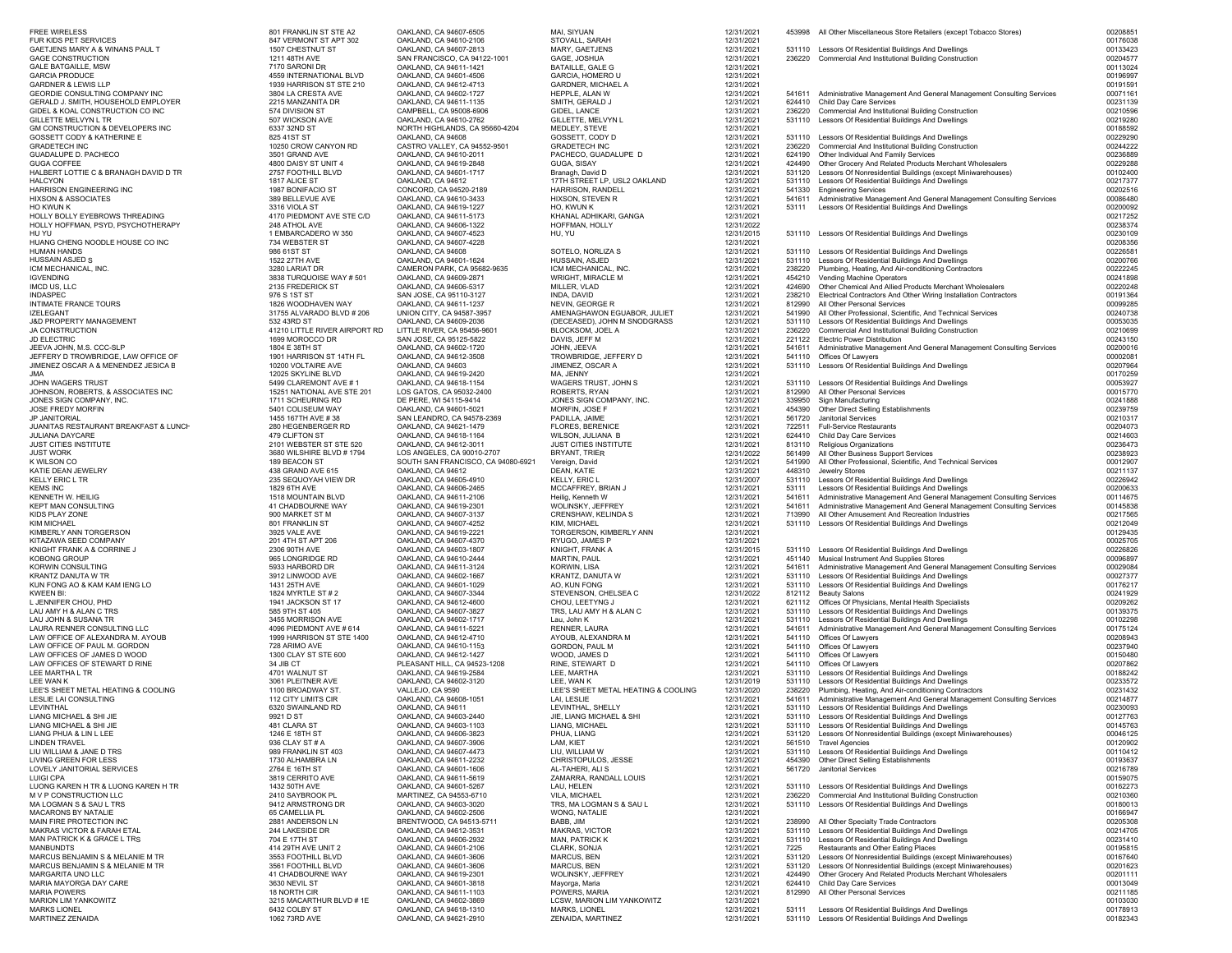| MATARRESE FRANCIS J JR & ALEXANDRA K TRS                                                             | 1501 37TH AVE B11                                   | OAKLAND, CA 94601-3579                                | MATARRESE, ALEXANDRA K                | 12/31/2021               |                  | 531110 Lessors Of Residential Buildings And Dwellings                                                                                | 00124140             |
|------------------------------------------------------------------------------------------------------|-----------------------------------------------------|-------------------------------------------------------|---------------------------------------|--------------------------|------------------|--------------------------------------------------------------------------------------------------------------------------------------|----------------------|
| MCGRATH ELECTRIC INC                                                                                 | 2800 INDUSTRIAL DR                                  | FAIRFIELD, CA 94533-6677                              | MC GRATH, ERIC A                      | 12/31/2021               |                  | 238210 Electrical Contractors And Other Wiring Installation Contractors                                                              | 00203658             |
| MEKDELAWIT                                                                                           | 301 LENOX AVE # 209                                 | OAKLAND, CA 94610-4660                                | ASFAW, MEKDELAWIT                     | 12/31/2021               | 448150           | <b>Clothing Accessories Stores</b>                                                                                                   | 00220367             |
| MELROSE METAL PRODUCTS INC                                                                           | 44533 S GRIMMER BLVD                                | FREMONT, CA 94538-6309                                | HOPPE, MITCHELL A                     | 12/31/2021               |                  |                                                                                                                                      | 00070492             |
| MERAKI CO.                                                                                           | 1201 PINE ST UNIT 357                               | OAKLAND, CA 94607-1468                                | KWAN, JAIME J                         | 12/31/2021               |                  | 541430 Graphic Design Services                                                                                                       | 00224442             |
| MODERN DRAPERY GROUP INC                                                                             | 2655 BARRINGTON CT                                  | HAYWARD, CA 94545-1100                                | YEUNG, HOK                            | 12/31/2021               | 238990           | All Other Specialty Trade Contractors                                                                                                | 00208695             |
| MODERN GAL CRAFTER                                                                                   | 3685 MALCOLM AVE                                    | OAKLAND, CA 94605-5345                                | BUCHTING, MARIA CAROLINA              | 12/31/2021               | 453998           | All Other Miscellaneous Store Retailers (except Tobacco Stores)                                                                      | 00206983             |
| MONTGOMERY TERRENCE AND KELLY                                                                        | 5324 NORMANDIE AVE                                  | OAKLAND, CA 94619                                     | MONTGOMERY, KELLY J                   | 12/31/2021               |                  | 531110 Lessors Of Residential Buildings And Dwellings                                                                                | 00240875             |
| MOORE GREGORY C & SANDRA L TRS                                                                       | 4700 COLISEUM WAY                                   | OAKLAND, CA 94601-5008                                | MOORE, SANDRA                         | 12/31/2021               |                  | 531120 Lessors Of Nonresidential Buildings (except Miniwarehouses)                                                                   | 00130658             |
| MOORE SHERMAN                                                                                        | 9312 PEACH ST                                       | OAKLAND, CA 94603-1883                                | MOORE, SHERMAN                        | 12/31/2016               |                  | 531110 Lessors Of Residential Buildings And Dwellings                                                                                | 00227497             |
| MY OAKLAND RENTAL NEAR THE LAKE LLC                                                                  | 315 24TH ST                                         | OAKLAND, CA 94612-3709                                | MASRI, JOSEPH                         | 12/31/2021               | 81293            | Parking Lots And Garages                                                                                                             | 00207155             |
| NATASHA TSOZIK                                                                                       | 5250 COLLEGE AVE                                    | OAKLAND, CA 94618-1415                                | TSOZIK, NATALIA                       | 12/31/2021               | 453920           | <b>Art Dealers</b>                                                                                                                   | 00244330             |
| NICHOLLS STEPHEN P & KAREN A TR                                                                      | 4444 ANDERSON AVE                                   | OAKLAND, CA 94619-1619                                | Nicholls, Stephen                     | 12/31/2021               | 531110           | Lessors Of Residential Buildings And Dwellings                                                                                       | 00046289             |
| OAK REALTY                                                                                           | 1947 E 22ND ST                                      | OAKLAND, CA 94606-4124                                | KIANI, ALEXANDER                      | 12/31/2021               | 53111            | Lessors Of Residential Buildings And Dwellings                                                                                       | 00213558             |
| OCHOA BENNY & RAUL J ETAL                                                                            | 2212 19TH AVE                                       | OAKLAND, CA 94606-4109                                | OCHOA, BENNY                          | 12/31/2012               | 531110           | Lessors Of Residential Buildings And Dwellings                                                                                       | 00231088             |
| OCTOPUS CERAMICS                                                                                     | 524 GRIZZLY PEAK BLVD                               | BERKELEY, CA 94708-1213                               | DANKS, SHARON G                       | 12/31/2021               | 453920           | <b>Art Dealers</b>                                                                                                                   | 00243831             |
| OH MI C                                                                                              | 3915 BROADWAY                                       | OAKLAND, CA 94611-5615                                | OH, MI CHA                            | 12/31/2021               | 531120           | Lessors Of Nonresidential Buildings (except Miniwarehouses)                                                                          | 00186732             |
| OH MI C & BYUNG R TRS                                                                                | 459 30TH ST                                         | OAKLAND, CA 94609-3209                                | OH, BYUNG R                           | 12/31/2021               | 531110           | Lessors Of Residential Buildings And Dwellings                                                                                       | 00049597             |
| OH MI C & BYUNG R TRS                                                                                | 2938 MCCLURE ST                                     | OAKLAND, CA 94609-3505                                | OH, BYUNG R                           | 12/31/2021               | 531110           | Lessors Of Residential Buildings And Dwellings                                                                                       | 00049598             |
| OH MI C & BYUNG R TRS<br>ONE PERSON SNACKS LLC                                                       | 4345 TELEGRAPH AVE                                  | OAKLAND, CA 94609-2015<br>OAKLAND, CA 94601-1709      | OH, MIC<br>AO, WENG K                 | 12/31/2021<br>12/31/2021 | 531120           | Lessors Of Nonresidential Buildings (except Miniwarehouses)                                                                          | 00154395<br>00199747 |
| ONELIFE INSTITUTE                                                                                    | 1707 26TH AVE<br>2542 8TH AVE                       | OAKLAND, CA 94606-2118                                | RANKOW, ELIZABETH J                   | 12/31/2021               |                  | 813319 Other Social Advocacy Organizations                                                                                           | 00071301             |
| ORTHOPEDIC EVALUATION CENTER                                                                         | 170 SANTA CLARA AVE STE 101                         | OAKLAND, CA 94610-1323                                | RENBAUM, JOEL W                       | 12/31/2021               | 561320           | Temporary Help Services                                                                                                              | 00209169             |
| OSA'S SUPPLIES AND SERVICES                                                                          | 5497 RATHDRUM WAY                                   | ANTIOCH, CA 94531-8681                                | DERENG, OSAYAMEN                      | 12/31/2021               | 621999           | All Other Miscellaneous Ambulatory Health Care Services                                                                              | 00221293             |
| PAIVA ELECTRIC                                                                                       | 2978 QUAIL HOLLOW DR                                | FAIRFIELD, CA 94534-8301                              | PAIVA, JOSHUA L                       | 12/31/2021               | 221122           | <b>Electric Power Distribution</b>                                                                                                   | 00238522             |
| PARIS WIG & BEAUTY SUPPLY                                                                            | 3285 INTERNATIONAL BLVD                             | OAKLAND, CA 94601-2903                                | SONG, WOOSUK                          | 12/31/2021               | 448150           | <b>Clothing Accessories Stores</b>                                                                                                   | 00069830             |
| PATRICE TAYLOR PAC MANAGEMENT                                                                        | 260 CALDECOTT LN 302                                | OAKLAND, CA 94618-2415                                | TAYLOR, PATRICE S                     | 12/31/2021               |                  | 561499 All Other Business Support Services                                                                                           | 00201013             |
| PATRICK NORTON                                                                                       | 6830 RIDGEWOOD DR                                   | OAKLAND, CA 94611-1310                                | NORTON, PATRICK S                     | 12/31/2022               | 611620           | Sports And Recreation Instruction                                                                                                    | 00238379             |
| PAUL'S DVD 2 MUSIC                                                                                   | 1226 INTERNATIONAL BLVD                             | OAKLAND, CA 94606-4333                                | NGUYEN, TERESA                        | 12/31/2021               | 454390           | Other Direct Selling Establishments                                                                                                  | 00193510             |
| PC-ETERNAL LLC                                                                                       | 3126 OAK RD APT 222                                 | WALNUT CREEK, CA 94597-7750                           | MCDANIELS, WILLIAM                    | 12/31/2021               | 541611           | Administrative Management And General Management Consulting Services                                                                 | 00195869             |
| PEOPLES CAR WASH & AUTO DETAIL                                                                       | 3542 TELEGRAPH AVE                                  | OAKLAND, CA 94609-2425                                | WASHINGTON, BEYAN                     | 12/31/2021               | 811111           | General Automotive Repair                                                                                                            | 00239344             |
| PEREZ SANTOS & ESTELLA                                                                               | 1669 85TH AVE                                       | OAKLAND, CA 94621-1735                                | SANTOS, PEREZ                         | 12/31/2021               |                  | 531110 Lessors Of Residential Buildings And Dwellings                                                                                | 00136602             |
| PERMA SOLUTION                                                                                       | 611 E 20TH ST APT 207                               | OAKLAND, CA 94606-1975                                | DOUGLASS, MICAH                       | 12/31/2021               |                  |                                                                                                                                      | 00149334             |
| PETE'S CONCRETE PUMPING                                                                              | 1787 CASTERLINE RD                                  | OAKLAND, CA 94602-1819                                | <b>GRUBE, PETER T</b>                 | 12/31/2021               |                  |                                                                                                                                      | 00157391             |
| PETTY DENISE L TR                                                                                    | 6463 MELVILLE DR                                    | OAKLAND, CA 94611-1730                                | PETTY, DENISE L                       | 12/31/2021               |                  | 531110 Lessors Of Residential Buildings And Dwellings                                                                                | 00228465             |
| PHASE ONE ELECTRIC                                                                                   | 1114 MERRITT LN                                     | HAYWARD, CA 94545-2642                                | FREEMAN, JOSH                         | 12/31/2021               | 238210           | Electrical Contractors And Other Wiring Installation Contractors                                                                     | 00234136             |
| PHUA HOI L & LEE LINLI TRS                                                                           | 821 JEFFERSON ST                                    | OAKLAND, CA 94607-3624                                | PHUA, LIANG                           | 12/31/2021               | 531120           | Lessors Of Nonresidential Buildings (except Miniwarehouses)                                                                          | 00046127             |
| PHUA HOI L & LEE LINLI TRS                                                                           | 464 7TH ST                                          | OAKLAND, CA 94607-3941                                | PHUA, LIANG                           | 12/31/2021               | 531120           | Lessors Of Nonresidential Buildings (except Miniwarehouses)                                                                          | 00046128             |
| PHUA HOI L & LEE LINLI TRS                                                                           | 2003 23RD AVE                                       | OAKLAND, CA 94606-4219                                | PHUA, LIANG                           | 12/31/2021               | 531120           | Lessors Of Nonresidential Buildings (except Miniwarehouses)                                                                          | 00046129             |
| PHUA HOI L & LEE LINLI TRS                                                                           | 3114 E 27TH ST                                      | OAKLAND, CA 94601-2702                                | PHUA, LIANG                           | 12/31/2021               | 531120           | Lessors Of Nonresidential Buildings (except Miniwarehouses)                                                                          | 00046130             |
| PHUA HOI L & LEE LINLI TRS                                                                           | 3053 INTERNATIONAL BLVD                             | OAKLAND, CA 94601-2222                                | PHUA, HOI L                           | 12/31/2021               | 531120           | Lessors Of Nonresidential Buildings (except Miniwarehouses)                                                                          | 00131331             |
| PHUA HOI L & LEE LINLI TRS                                                                           | 4233 FOOTHILL BLVD                                  | OAKLAND, CA 94601-4621                                | TRS, PHUA HOI L & LEE LINLI           | 12/31/2021               |                  | 531110 Lessors Of Residential Buildings And Dwellings                                                                                | 00135920             |
| PHUA HOI L & LINLI LEE TRS                                                                           | 4251 MACARTHUR BLVD                                 | OAKLAND, CA 94619-1907                                | PHUA, HOI L                           | 12/31/2021               |                  |                                                                                                                                      | 00201492             |
| PHUA LEE FAMILY TRUST                                                                                | 2865 BROADWAY                                       | OAKLAND, CA 94611-5708                                | PHUA LEE FAMILY TRUST                 | 12/31/2021               |                  | 531120 Lessors Of Nonresidential Buildings (except Miniwarehouses)                                                                   | 00154933             |
| PHUA-LEE FAMILY TRUST                                                                                | 1414 FRUITVALE AVE                                  | OAKLAND, CA 94601-2321                                | PHUA, BILL                            | 12/31/2021               | 531120           | Lessors Of Nonresidential Buildings (except Miniwarehouses)                                                                          | 00220054             |
| PHYLLIS LUCKMAN                                                                                      | 668 FAIRMOUNT AVE                                   | OAKLAND, CA 94611-5033                                | Luckman, Phyllis                      | 12/31/2020               | 454110           | Electronic Shopping and Mail-Order Houses ,,,                                                                                        | 00020605             |
| PIERCE ROWE                                                                                          | 16 KROHN LN                                         | OAKLAND, CA 94611-2325                                | ROWE, PIERCE                          | 12/31/2021               |                  | 541611 Administrative Management And General Management Consulting Services                                                          | 00065435             |
| PINK CLOUD ENTERPRISES INC                                                                           | 4315 LA CRESTA AVE                                  | OAKLAND, CA 94602-1741                                | KINKEAD, KIRBY                        | 12/31/2021               |                  | 926110 Administration Of General Economic Programs                                                                                   | 00205069             |
| PLUMBING TECHNOLOGY INC.                                                                             | 769 MCLEOD ST                                       | LIVERMORE, CA 94550-4765                              | MONICA, GARY                          | 12/31/2021               | 423720           | Plumbing And Heating Equipment And Supplies (hydronics) Merchant Wholesalers                                                         | 00238668             |
| PRECIOUS CATERING SERVICE ETAL                                                                       | 2988 EL MONTE AVE                                   | OAKLAND, CA 94605-4137                                | DANIELS, APTER O                      | 12/31/2021               |                  |                                                                                                                                      | 00020748             |
| PREMKIRAN B. REDDY                                                                                   | 125 12TH ST STE 100-BALI                            | OAKLAND, CA 94607-4912                                | REDDY, PREMKIRAN B                    | 12/31/2021               |                  | 541110 Offices Of Lawyers                                                                                                            | 00238577             |
| PROFESSIONAL ELECTRICAL CONTRACTORS                                                                  | 802 DIABLO RD                                       | DANVILLE, CA 94526-2734                               | PROFESSIONAL ELECTRICAL CONTRACTORS   | 12/31/2020               |                  | 238210 Electrical Contractors And Other Wiring Installation Contractors                                                              | 00229470             |
| PRYOR LEARNING, INC                                                                                  | 5700 BROADMOOR ST STE 300                           | MISSION, KS 66202-2415                                | FIELDS, PAULA M                       | 12/31/2021               |                  |                                                                                                                                      | 00191444             |
| PYRO-COM SYSTEMS INC                                                                                 | 10966 BIGGE ST                                      | SAN LEANDRO, CA 94577-1121                            | DONAHUE, MICHAEL                      | 12/31/2021               | 238210           | Electrical Contractors And Other Wiring Installation Contractors                                                                     | 00129247             |
| QUANG DUONG TRUCKING                                                                                 | 1236 E 23RD ST                                      | OAKLAND, CA 94606-3140                                | DUONG, QUANG                          | 12/31/2021               | 484110           | General Freight Trucking, Local                                                                                                      | 00217789             |
| QUINTERO JUANITA                                                                                     | 7317 SPENCER ST                                     | OAKLAND, CA 94621-2922                                | Quintero, Juanita                     | 12/31/2019               | 531110           | Lessors Of Residential Buildings And Dwellings                                                                                       | 00010095             |
| R & J MANAGEMENT CO LLC                                                                              | 896 70TH AVE                                        | OAKLAND, CA 94621-3308                                | RENDEROS, JAIME                       | 12/31/2021               | 531120           | Lessors Of Nonresidential Buildings (except Miniwarehouses)                                                                          | 00195669             |
| R N SECURITY COMPANY                                                                                 | 1336 W WINTON AVE                                   | HAYWARD, CA 94545-1408                                | NOTZON, RICHARD                       | 12/31/2021               | 238210           | Electrical Contractors And Other Wiring Installation Contractors                                                                     | 00100871             |
| RAEFA ALAZZAWI                                                                                       | 1803 13TH AVE                                       | OAKLAND, CA 94606-3915                                | ALAZZAWI, RAEFA K                     | 12/31/2021               | 541930           | Translation And Interpretation Services                                                                                              | 00244091             |
| RAMOS FRANCISCO & MARIA I                                                                            | 3636 INTERNATIONAL BLVD                             | OAKLAND, CA 94601-3524                                |                                       | 12/31/2021               |                  | 531120 Lessors Of Nonresidential Buildings (except Miniwarehouses)                                                                   | 00232796             |
| RASOOLY MICHAEL                                                                                      | 2448 E 24TH ST                                      | OAKLAND, CA 94601-1206                                | RASOOLY, MICHAEL                      | 12/31/2021               |                  | 531120 Lessors Of Nonresidential Buildings (except Miniwarehouses)                                                                   | 00219317             |
| RAUSCHER CONSTRUCTION                                                                                | 2231 10TH ST                                        | BERKELEY, CA 94710-2325                               | RAUSCHER, ERIC                        | 12/31/2021               |                  |                                                                                                                                      | 00173627             |
| RBSC PROPERTIES LLC                                                                                  | 902 PERALTA ST                                      | OAKLAND, CA 94607-1926                                | RBSC PROPERTIES LLC                   | 12/31/2021               |                  | 531110 Lessors Of Residential Buildings And Dwellings                                                                                | 00133376             |
| REED ADVERTISING & PUBLICATIONS LLC                                                                  | 8114 HILLSIDE ST                                    | OAKLAND, CA 94605-3458                                | REED, LUCAS                           | 12/31/2021               | 453998           | All Other Miscellaneous Store Retailers (except Tobacco Stores)                                                                      | 00210710             |
| REMBERT PAUL TR                                                                                      | 206 MATHER ST                                       | OAKLAND, CA 94611-4744                                | REMBERT, PAUL                         | 12/31/2021               | 53111            | Lessors Of Residential Buildings And Dwellings                                                                                       | 00016944             |
| RENFROE LUKE R SR & GEORGIA V                                                                        | 9739 LAWLOR ST                                      | OAKLAND, CA 94605-4732                                | RENFROE SR, LUKE R                    | 12/31/1994               |                  | 531110 Lessors Of Residential Buildings And Dwellings                                                                                | 00225580             |
| RES ENGINEERS INC                                                                                    | 675 HEGENBERGER RD STE 101                          | OAKLAND, CA 94621-1973                                | Esfandiari, Ross                      | 12/31/2021               |                  |                                                                                                                                      | 00166129             |
| RICHARD DENTON & ASSOCIATES                                                                          | 6667 BANNING DR                                     | OAKLAND, CA 94611-1501                                | DENTON, RICHARD A                     | 12/31/2021               |                  | 541990 All Other Professional, Scientific, And Technical Services                                                                    | 00086272             |
| RICHARD PHILIPS                                                                                      | 2015 BYWOOD DR                                      | OAKLAND, CA 94602-1937                                | PHILIPS, RICHARD                      | 12/31/2021               |                  | 531210 Offices Of Real Estate Agents And Brokers                                                                                     | 00063917             |
| RICK BUTTERFIELD                                                                                     | 2101 FREEWAY DR                                     | WOODLAND, CA 95776-9510                               | BUTTERFIELD, RICK                     | 12/31/2021               |                  |                                                                                                                                      | 00211209             |
| ROADTOROOTA.COM LLC                                                                                  | 17023 SUMMER MEADOW LN                              | SONOMA, CA 95476-3317                                 | WEIR, BRANDON K                       | 12/31/2021               |                  |                                                                                                                                      | 00122408             |
| ROBERT S KOPEC SPANISH/ENGLISH TRANSLATO<br>ROBINS CLAUDE K & BRENDA B                               | 2463 DELMER ST                                      | OAKLAND, CA 94602-3016                                | KOPEC, ROBERT S                       | 12/31/2021               | 531110           | 541110 Offices Of Lawyers<br>Lessors Of Residential Buildings And Dwellings                                                          | 00013329             |
|                                                                                                      | 2100 105TH AVE                                      | OAKLAND, CA 94603-4039                                | Robins, Claude K                      | 12/31/2021               |                  |                                                                                                                                      | 00075324             |
| ROCKRIDGE CLEANERS<br>ROJAS HOUSE CLEANING                                                           | 5108 BROADWAY STE K102<br>9624 PLYMOUTH ST          | OAKLAND, CA 94611-4620<br>OAKLAND, CA 94603-2629      | CHANSHAM, CHRISTINA<br>Rojas, Armando | 12/31/2021<br>12/31/2021 | 812990<br>812990 | All Other Personal Services<br>All Other Personal Services                                                                           | 00202260<br>00173953 |
|                                                                                                      |                                                     |                                                       |                                       |                          |                  |                                                                                                                                      |                      |
| RONA LEE LLC<br>RONALD M CERRUTI TR                                                                  | 5236 HILLEN DR<br>5476 VICENTE WAY                  | OAKLAND, CA 94619<br>OAKLAND, CA 94609-1933           | NEWTH, RONA<br>Cerruti, Ronald M      | 12/31/2021<br>12/31/2021 |                  | 541611 Administrative Management And General Management Consulting Services<br>531110 Lessors Of Residential Buildings And Dwellings | 00219691<br>00053058 |
| ROSEMARY KURITA                                                                                      |                                                     |                                                       |                                       |                          |                  |                                                                                                                                      |                      |
| ROSIER GALLERY                                                                                       | 818 61ST ST<br>1915 TUNNEL RD                       | OAKLAND, CA 94608-1447<br>OAKLAND, CA 94705           | KURITA, IKUYA                         | 12/31/2021               |                  | 53111 Lessors Of Residential Buildings And Dwellings                                                                                 | 00061408             |
| ROSOLO LLC                                                                                           |                                                     |                                                       | ROSIER, KYLE S                        | 12/31/2021               |                  | 531110 Lessors Of Residential Buildings And Dwellings                                                                                | 00122841             |
| ROSOLO LLC                                                                                           | 10811 ESTEPA DR<br>1059 EL CENTRO AVE 4             | OAKLAND, CA 94603-3538<br>OAKLAND, CA 94602-1456      | GLUCK, DAVID<br>GLUCK, DAVID          | 12/31/2021<br>12/31/2021 |                  | 531110 Lessors Of Residential Buildings And Dwellings                                                                                | 00176144<br>00176154 |
| <b>ROSSI &amp; ASSOCIATES</b>                                                                        | 7779 CLAREMONT AVE                                  | OAKLAND, CA 94705                                     | ROSSI, GABRIELLA D                    | 12/31/2021               | 561439           | Other Business Service Centers (including Copy Shops)                                                                                | 00025572             |
| ROY C FOSTER                                                                                         | 425 ALCATRAZ AVE                                    | OAKLAND, CA 94609-1152                                | FOSTER, ROY                           | 12/31/2021               |                  | 531110 Lessors Of Residential Buildings And Dwellings                                                                                | 00050884             |
| <b>RSM CONSULTANTS</b>                                                                               | 2053 ROSEDALE AVE                                   | OAKLAND, CA 94601-4249                                | MOSLEY, REGINALD S                    | 12/31/2021               |                  | 541611 Administrative Management And General Management Consulting Services                                                          | 00241328             |
| RYAN ALEXANDER                                                                                       | 1000 E 33RD ST                                      | OAKLAND, CA 94610-4012                                | ALEXANDER, RYAN                       | 12/31/2021               |                  | 531110 Lessors Of Residential Buildings And Dwellings                                                                                | 00142101             |
| SAGE AGAINST THE DISEASE                                                                             | 330 41ST ST                                         | OAKLAND, CA 94609-2653                                | ANDERSON, TYLER B                     | 12/31/2021               | 621999           | All Other Miscellaneous Ambulatory Health Care Services                                                                              | 00239180             |
| SALLY FREEDMAN DESIGNS                                                                               | 6114 LA SALLE AVE STE 631                           | OAKLAND, CA 94611-2821                                | FREEDMAN, SALLY A                     | 12/31/2021               |                  | 561499 All Other Business Support Services                                                                                           | 00023766             |
| SALLY M SAVITZ                                                                                       | 64611 PINEHURST CIR                                 | DESERT HOT SPRINGS, CA 92240-1345                     | SAVITZ, SALLY M                       | 12/31/2020               |                  |                                                                                                                                      | 00005824             |
| SARAH EICHSTEDT PHOTOGRAPHY                                                                          | 2863 MORLEY DR                                      | OAKLAND, CA 94611-2547                                | EICHSTEDT, SARAH                      | 12/31/2021               |                  | 541921 Photography Studios, Portrait                                                                                                 | 00201380             |
| SCHACHLE RAYMOND P                                                                                   | 275 RIDGEWAY AVE                                    | OAKLAND, CA 94611-5196                                | SCHACHLE, RAYMOND P                   | 12/31/2021               |                  | 531110 Lessors Of Residential Buildings And Dwellings                                                                                | 00158551             |
| SCHMIDT ANDREAS                                                                                      | 2638 MARKET ST                                      | OAKLAND, CA 94607-3440                                | SCHMIDT, ANDREAS                      | 12/31/2021               |                  |                                                                                                                                      | 00217035             |
| SCOTT R BANISTER                                                                                     | 1130 OCEAN AVE                                      | OAKLAND, CA 94608-1146                                | <b>BANISTER, SCOTT R</b>              | 12/31/2021               |                  |                                                                                                                                      | 00026319             |
| SCS FLOORING SYSTEMS                                                                                 | 5 PETERS CANYON RD STE 130                          | IRVINE, CA 92606-1793                                 | Ceo, Ronald M Kligerman               | 12/31/2021               |                  |                                                                                                                                      | 00094827             |
| SEBMF                                                                                                | 3012 SUMMIT ST STE 2675                             | OAKLAND, CA 94609-3480                                | INGRAM, SETH                          | 12/31/2021               |                  | 621112 Offices Of Physicians, Mental Health Specialists                                                                              | 00159020             |
|                                                                                                      |                                                     |                                                       | SHANNON MASONRY CONSTRUCTION INC.     | 12/31/2021               | 238140           | <b>Masonry Contractors</b>                                                                                                           | 00239506             |
|                                                                                                      |                                                     |                                                       |                                       |                          |                  |                                                                                                                                      |                      |
|                                                                                                      | 3600 STANDISH AVE STE B                             | SANTA ROSA, CA 95407-8143                             |                                       |                          | 531110           |                                                                                                                                      |                      |
|                                                                                                      | 3225 BEAUMONT AVE                                   | OAKLAND, CA 94602-1073                                | Sen, Shew                             | 12/31/2021               |                  | Lessors Of Residential Buildings And Dwellings                                                                                       | 00042083             |
|                                                                                                      | 215 WASHINGTON ST                                   | OAKLAND, CA 94607-3808                                | SANO, SHIN                            | 12/31/2021               | 541611           | Administrative Management And General Management Consulting Services                                                                 | 00198844             |
| SHANNON MASONRY CONSTRUCTION INC.<br>SHEW SEN, KEN YING & QUAN FONG<br>SHIN SANO LLC<br>SHIU WAYLAND | 11740 CRANFORD WAY                                  | OAKLAND, CA 94605-5812                                | SHIU, WAYLAND                         | 12/31/2021               |                  | 531110 Lessors Of Residential Buildings And Dwellings                                                                                | 00226117             |
| SILVIA & ERIBERTO CURIEL                                                                             | 1270 91ST AVE                                       | OAKLAND, CA 94603-1314                                | CURIEL, SILVIA A                      | 12/31/2021               |                  | 531110 Lessors Of Residential Buildings And Dwellings                                                                                | 00003053             |
| SJV EMPIRE GLASS                                                                                     | 2960 N BURL AVE                                     | FRESNO, CA 93727-0832                                 | MYERS, JAMES                          | 12/31/2021               | 238990           | All Other Specialty Trade Contractors                                                                                                | 00235415             |
| SKYLINE ROOFING<br>SOMA ENVIRONMENTAL ENGINEERING INC                                                | 3527 MT DIABLO BLVD #407<br>3825 HOPYARD RD STE 280 | LAFAYETTE, CA 94549-3815<br>PLEASANTON, CA 94588-8528 | EVA, PETER<br>Sepehr, Mansour         | 12/31/2021<br>12/31/2021 | 238160           | Roofing Contractors<br>541611 Administrative Management And General Management Consulting Services                                   | 00200707<br>00067332 |